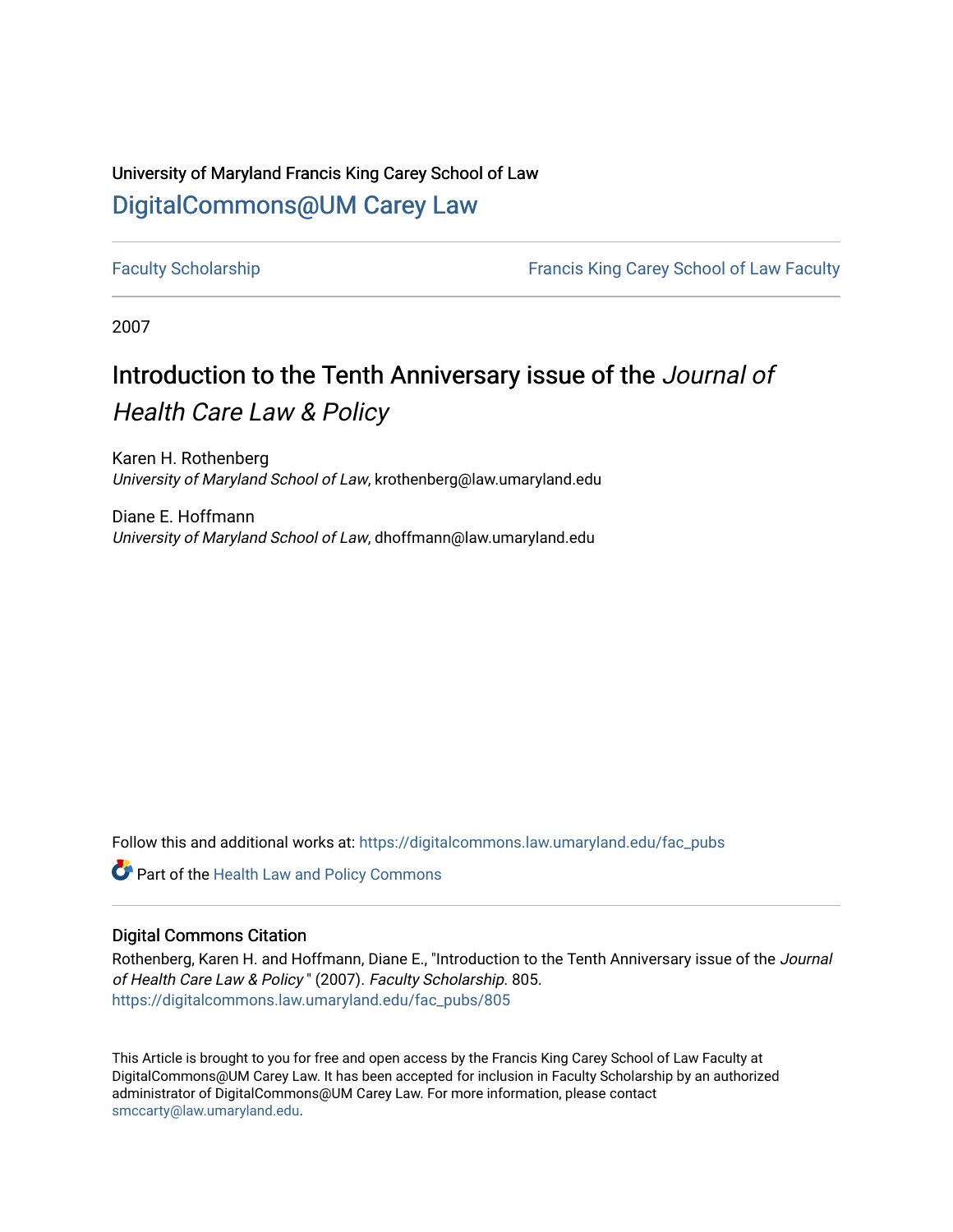## **INTRODUCTION**

This issue marks the Tenth Anniversary of the *Journal of Health Care Law* & *Policy.* The *Journal* was established in 1997 as a forum for publication of interdisciplinary scholarship on cutting edge issues in health care law and policy and it provides a journal experience for the growing number of students at the University of Maryland School of Law pursuing a specialization in health law. Since its founding, the *Journal* has fulfilled its mission by providing a space for the interdisciplinary discussion of leading issues in health law, policy, and bioethics, while providing students with an invaluable opportunity to work with leading health law and policy scholars. Recent issues of the *Journal* have included topics such as the legal and public health challenges of substance abuse, racial disparities in the American health care system, the legacy of tobacco litigation, access to genetic information, and the legal and regulatory obstacles to vaccine development. *Journal* contributors have included physicians, legal academics, health law practitioners, leaders in health policy, and experts in philosophy, public health, sociology, and other disciplines that consider issues related to health care.

Since its inception, the *Journal* has stimulated discussion about controversial health law and policy topics by state and federal legislators and been a resource for policy makers, the courts and health lawyers. For example, in the first issue, "Conducting Medical Research on the Decisionally Impaired," articles by Professor Jonathan Moreno and James Childress were cited by the National Bioethics Advisory Commission in its own report on the topic. In a subsequent issue, "Testing and Telling?: Implications for Genetic Privacy, Family Disclosure and the Law," articles by Professors Alta Charo, Ellen Wright Clayton, and National Human Genome Research Institute Director Francis Collins expanded the intellectual debate on the role law should play in governing the disclosure of genetic information by health care professionals to family members. In the issue entitled "The Crisis in Long Term Care," which included articles by Marie-Therese Connolly, Coordinator of the Justice Department's Nursing Home and Elder Justice Initiatives, and Professor Marshall Kapp, authors brought attention to the use of federal laws to improve quality of care in nursing homes. That *Journal* issue has been cited frequently in the long term care literature. A 2002 issue of the *Journal*  touched on the topic of medical research as it relates to children. In that issue, entitled, "Research with Children: The New Legal and Policy Landscape," Duane Alexander, Director of the National Institute of Child Health and Human Development, wrote about the history of medical research using children as subjects in his article, "Regulation of Research with Children: The Evolution from Exclusion to Inclusion." In the same issue, we wrote about the implications for

215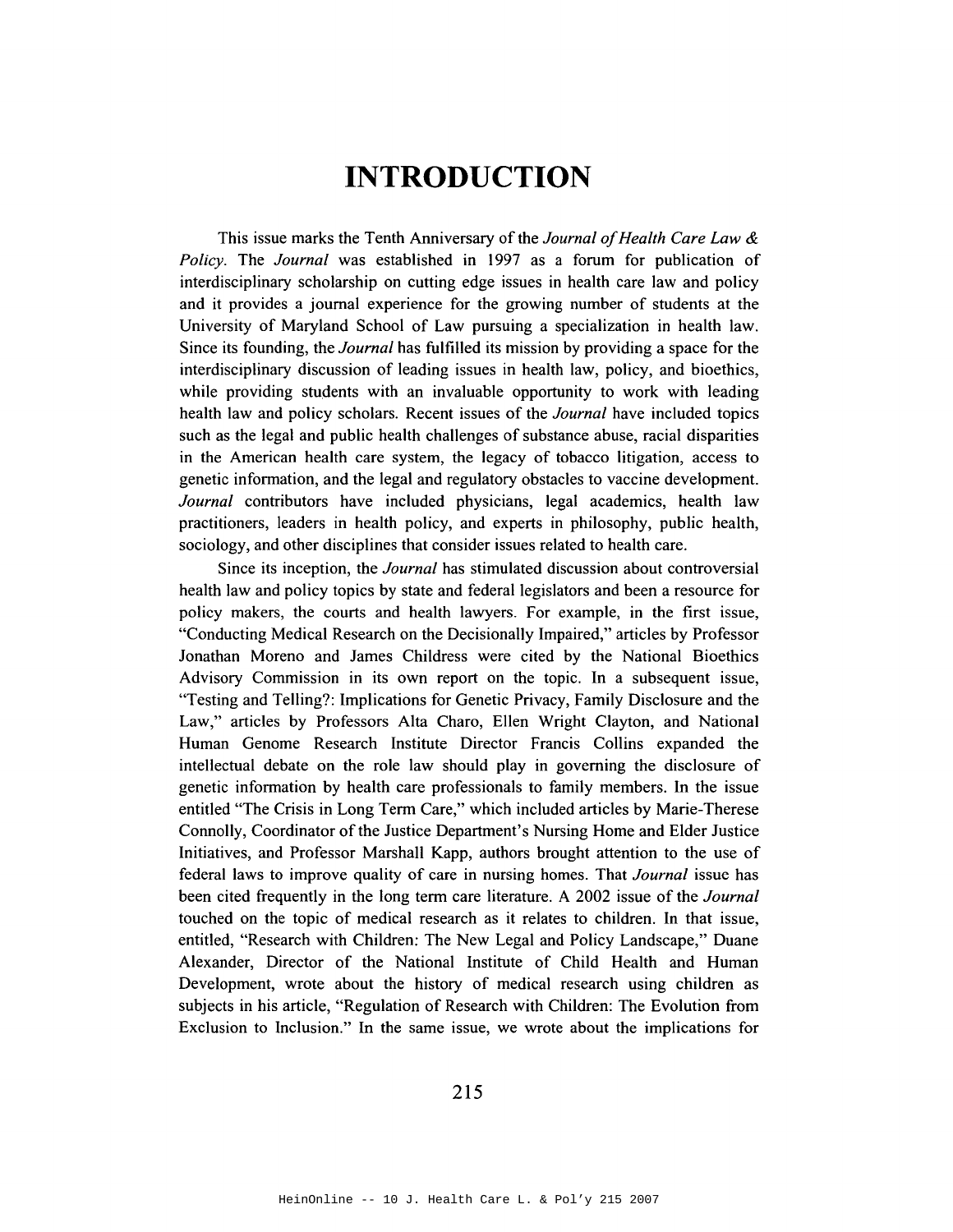public health research of the *Kennedy Krieger* opinion in which the Maryland Court of Appeals ruled on two lawsuits alleging lead poisoning of children enrolled in a study conducted by the Kennedy Krieger Institute. (The table of contents for each of the prior issues of the *Journal* follows this Introduction.)

In large part, the *Journal* has been built on the success of our Law & Health Care Program's conferences, which focus on complex social issues ripe for legal and interdisciplinary analysis and for consideration by courts and legislatures. Most *Journal* issues have been based on these symposia and include more detailed versions of papers delivered at them. However, this anniversary issue of the *Journal of Health Care Law* & *Policy* is an open issue for which the *Journal*  editors sought articles on "hot topics" in health law and policy over the past decade. The published pieces are wholly reflective of this goal, including papers on quarantine laws, genetic torts, cultural competence in health care delivery, regulation of assisted living facilities, and the establishment of an SEC for health care.

Health law has always been, at least in part, a response to new medical and other technologies. The rapid evolution over the last ten years of the internet, genetic science, and reproductive technologies has generated a number of laws and policy initiatives in the areas of electronic medical records, privacy, human subjects research, and assisted reproduction. Our new ability to detect changes in chromosomal structure is an example of a scientific advance that poses challenges for the legal system. In this issue, Daniel Goldberg, Research Professor in Health Law at the Health Law & Policy Institute at the University of Houston Law Center, addresses this challenge in his article, "Against Genetic Exceptionalism: An Argument in Favor of the Viability of Preconception Genetic Torts." A preconception genetic tort occurs when a person is exposed to a mutagen that results in structural changes to that person's DNA. These changes, in tum, can affect any offspring, and because they result in structural alterations to DNA, the offspring potentially carry those mutations in their own germline cells. While courts have confronted the issue of preconception torts for decades primarily through the diethylsulfidamide (DES) litigation, Goldberg asserts that the more recent phenomenon of preconception genetic torts have proved difficult for the judicial system to manage properly. Goldberg argues against genetic exceptionalism and contends that there are no policy considerations sufficient to justify categorically denying the viability of such torts.

During the last ten years we, as a nation, have faced a number of public health threats from the anthrax scare in the wake of 9/11 and the devastation of Hurricane Katrina to the potential spread of the SARS epidemic. The current threat of an avian flu pandemic has resulted in an unprecedented increase in disasterpreparedness research and policy-making. Much of the policy discussion surrounding this issue has focused on the intersection, or more accurately, collision, of individual rights and the government's interest in protecting the public health.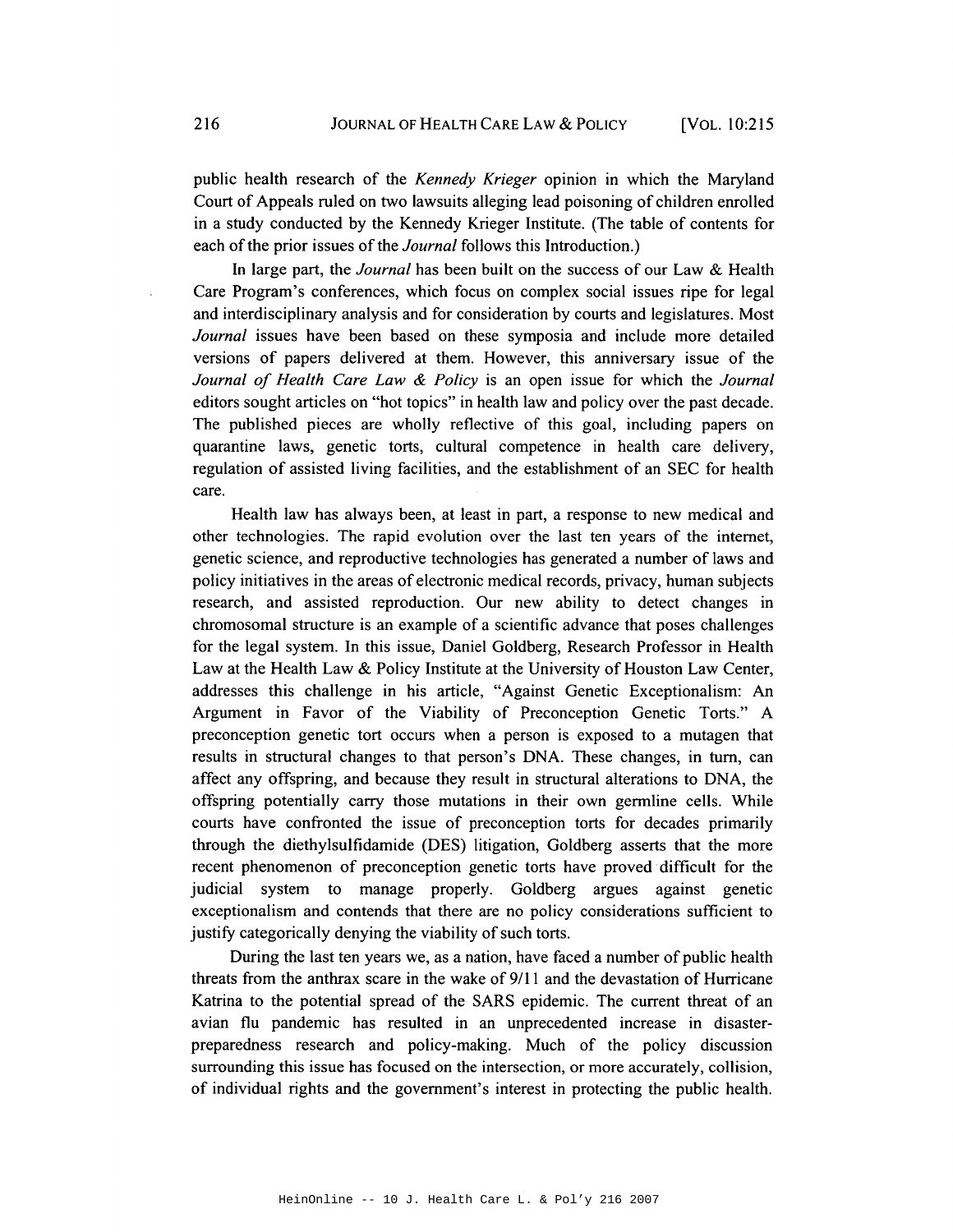The clashes have been in response to mandatory vaccine initiatives, such as the effort to inoculate health care providers with the smallpox vaccine and laws expanding state ability to quarantine individuals exposed to infectious diseases. In this issue of the *Journal,* Professor Mark Rothstein, Director of the Institute for Bioethics, Health Policy & Law at the University of Louisville School of Medicine, and his Research Associate Meghan Talbott, discuss the impact of quarantine laws on workers in their article, "Job Security and Income Replacement for Individuals in Quarantine: The Need for Legislation." The article addresses the economic impact on quarantined workers, with Rothstein and Talbott proposing two legislative changes to protect quarantined workers during and after a disease outbreak.

The last ten years have also been remarkable in terms of the number of immigrants settling in the United States. The first half of this decade has been the highest five-year period of immigration in American history. Between January 2000 and March 2005, 7.9 million new immigrants settled within our borders. This change in the make-up of our population raises important issues of access to health care and culturally appropriate services, among other things. This issue of the *Journal* includes an article entitled "Legislation as Intervention: A Survey of Cultural Competence Policy in Health Care," in which four authors discuss the concept of cultural competence training in the health care context. The authors argue that cultural competence training plays an important role in addressing health and health care disparities and in helping providers offer services that are culturally and linguistically appropriate, allowing them to comply with related legislation. In the long run, they argue, such training in this area may allow services to be delivered more effectively, thereby saving money and increasing capacity.

Another important demographic trend that has influenced recent developments in health law is the continued "graying" of Americans. The number of Americans over sixty-five years old has grown from 31.2 million in 1990 to 35 million in 2000 and is predicted to reach 40.2 million in 2010. This trend has critical implications for the health care industry and policy-makers in the areas of Medicare and Medicaid coverage, end-of-life decision-making, and the quality of nursing homes and assisted living facilities. This issue of the *Journal* includes an article by Eric Carlson, Director of the Long-Term Care Project at the National Senior Citizens Law Center in Los Angeles, on the controversial topic: "Protecting Rights or Waiving Them? Why 'Negotiated Risk' Should Be Removed From Assisted Living Law." Carlson's article provides the· first legal analysis of state negotiated risk laws, which are the laws that cover agreements limiting an assisted living facility's liability in certain circumstances. Carlson proposes that negotiated risk be abandoned and that all references to negotiated risk be eliminated from state law.

A final important development in health law over the last decade has been the growing emphasis on patient safety, quality of care, and the availability of